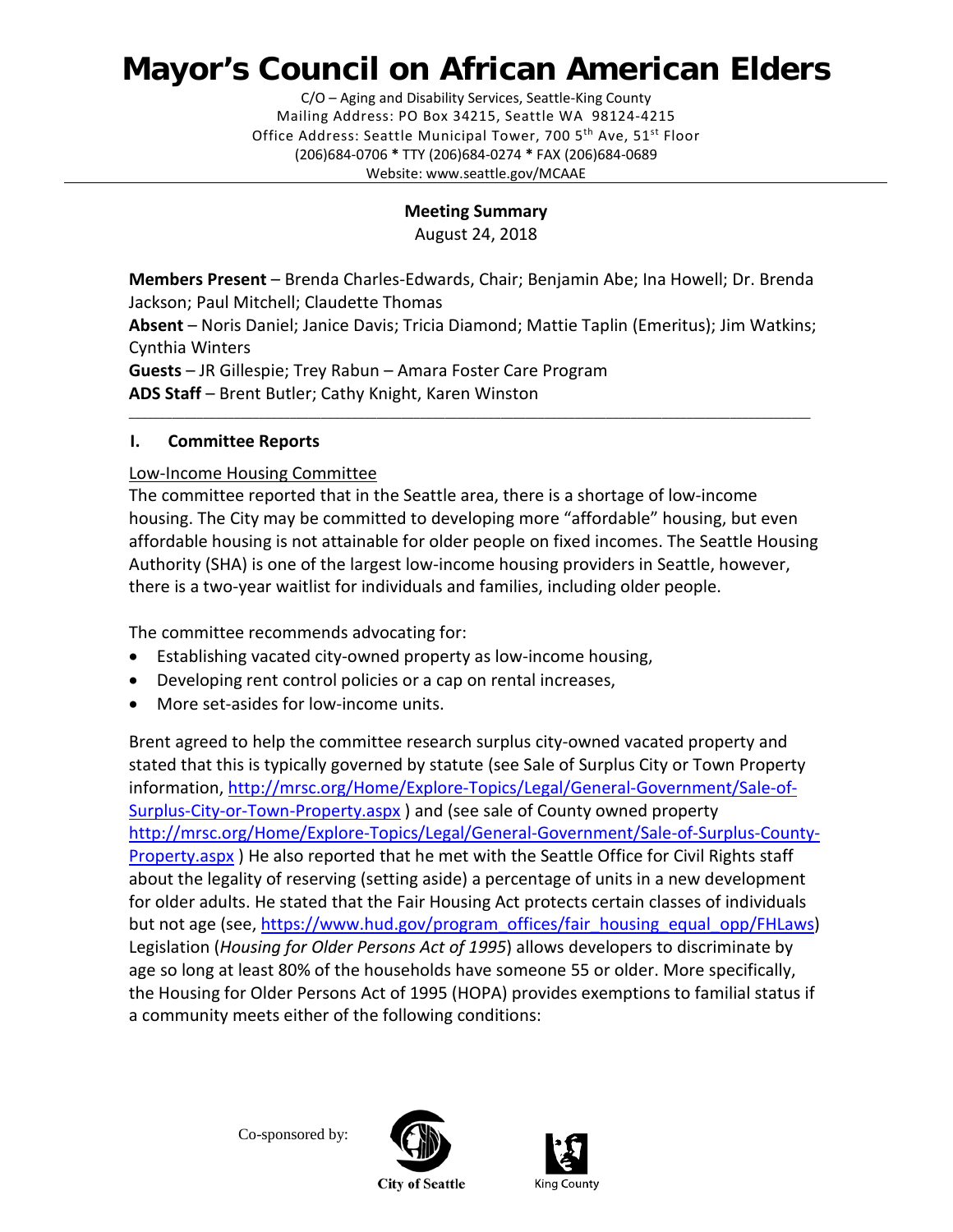- 1. All of the occupants of the community are over the age of 62.
- 2. At least 80 percent of the occupied units include at least one resident who is verified to be over the age of 55, and the community follows a policy that demonstrates an intent to provide housing for those aged 55 or older. <https://www.55places.com/blog/yes-age-restricted-communities-are-legal>

#### Property Tax Committee

The committee discussed maintaining the presence of African Americans in the CD, and the Africatown project is a step in that direction. Gentrification in the CD has been fueled by businesses such as Microsoft, Expedia, Amazon, Google, Vulcan, and Starbuck's, causing property taxes to increase dramatically. This has created a hardship for many older residents who are struggling to age-in-place.

The committee recommends joining forces with other advocacy groups, such as AARP and the ADS Advisory Council. Brenda reported that AARP is working with WA State Senator Manka Dhingra and has also hired a full-time lobbyist to work on the issue. Benjamin attended a housing meeting in Kirkland and referenced policy development in Washington, D.C., to provide 100% property tax exemption for people age 75 and older. The committee recommends supporting this effort and advocating for:

- A property tax freeze that would be based on your income at the time of retirement.
- Increasing the penalty for fraudulent and predatory practices.
- Dr. Abe Benjamin asked about the possibility of advancing the co-housing model. Brent shared the co-housing model that in place at APEX (see [http://apexcoop.org/\)](http://apexcoop.org/) and explained that this limited equity condominium in Belltown served largely low-income adults; 80% of the residents had to be low income. The Coop owners in this co-housing community were required to participate in one or more committees, such as membership, building or finance.

Cathy reported that King County is planning to use excess levy funds (\$12,000) and partner with senior centers to assist older residents with the property tax relief application process. Perhaps the MCAAE can assist with outreach for this effort.

#### African American Elders Program (AAEP) Support Committee

The committee met with Margaret Boddie, AAEP Program Manager, to discuss the needs of the program. Margaret explained the current contract does not include funding for a nurse and that case managers are only able to serve discretionary clients (those not receiving Medicaid/COPES services). Margaret wants her program to serve Medicaid-eligible clients. Currently, there are about 2,700 African Americans receiving Medicaid services. Margaret would like support with advocating for a large share of those clients to be served by the AAEP, so that clients can receive culturally sensitive services.

Next Steps – Based on information provided by the committees, Karen will create a draft report on the MCAAE 2018 priorities, in preparation for a future meeting with Mayor Durkan.